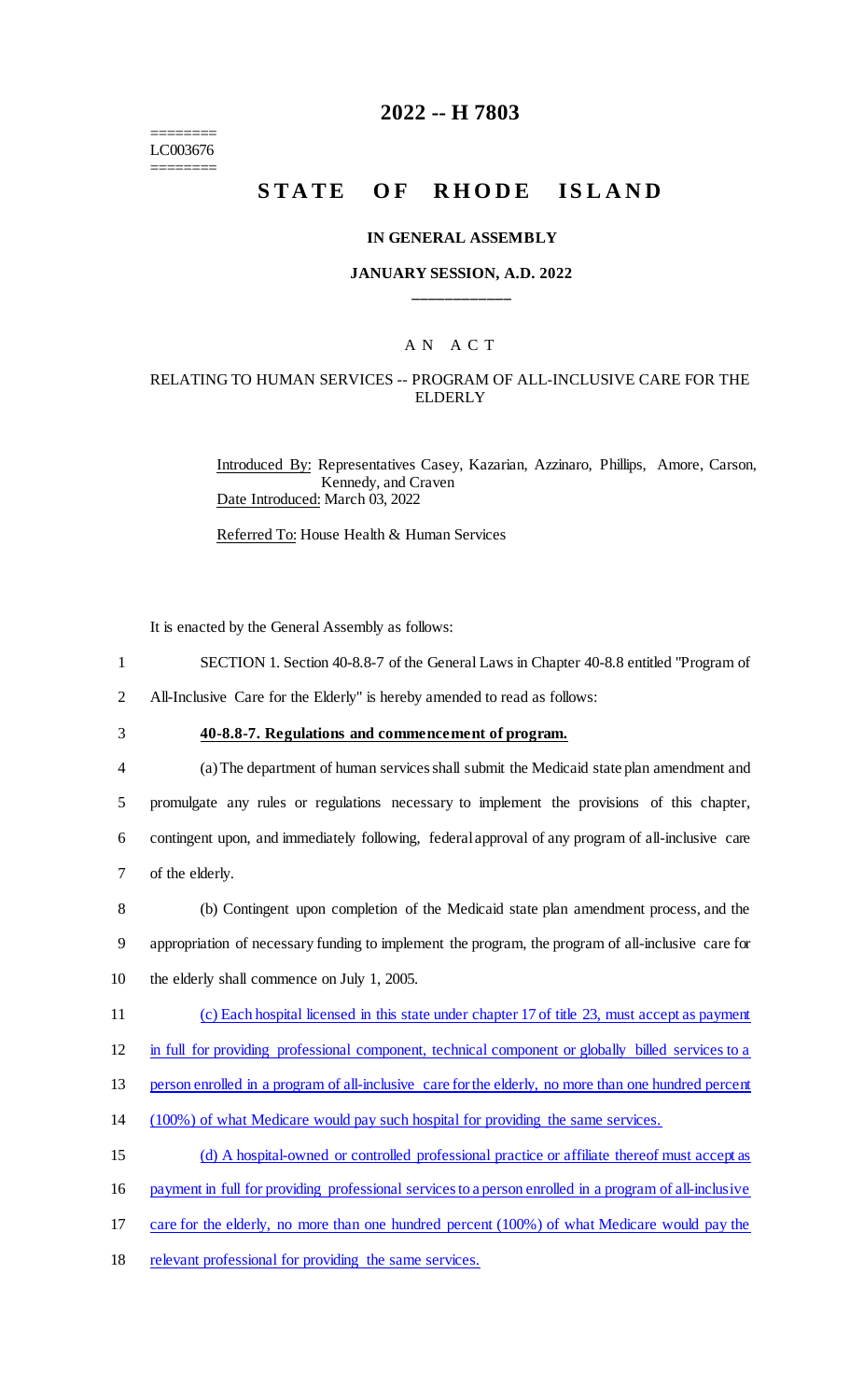- (e) For purposes of section (d):
- (1) A "hospital-owned or controlled professional practice" means a practitioner's
- (physician, dentist, or other healthcare provider) office or group of practitioners' offices (whether
- organized as a non-profit corporation, professional service corporation, partnership, organization,
- or association) that is directly or indirectly owned or controlled by a hospital licensed under chapter
- 17 of title 23, or is directly or indirectly owned or controlled by an affiliate of such a hospital; and
- (2) An "affiliate" means an entity that is controlled by, in control of, or in common control
- with, another entity.
- 

SECTION 2. This act shall take effect upon passage.

======== LC003676 ========